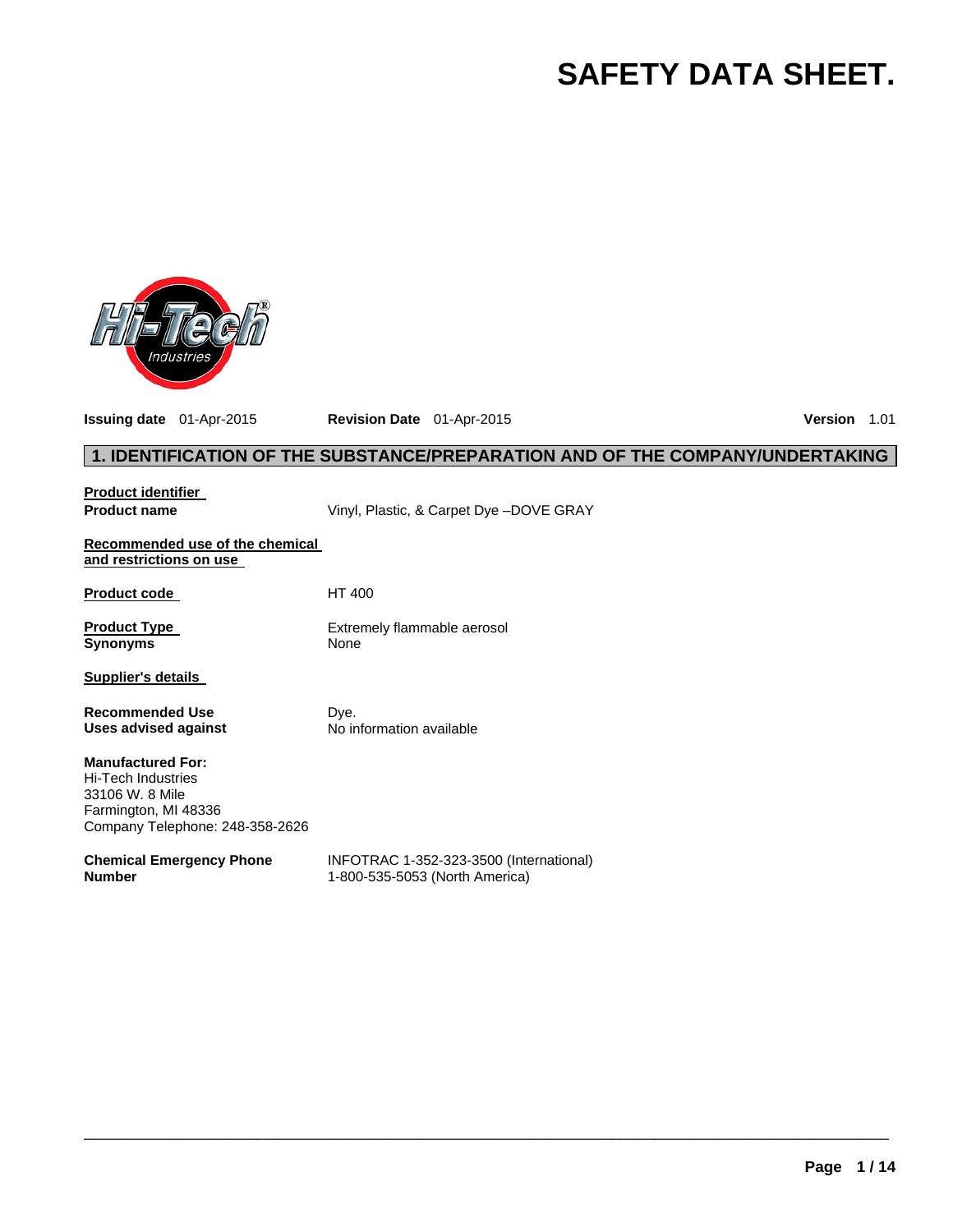#### $\Box$ **2. HAZARDS IDENTIFICATION**

#### **Classification**

| Skin corrosion/irritation                          | Category 2     |
|----------------------------------------------------|----------------|
| Serious eye damage/eye irritation                  | Category 2A    |
| Carcinogenicity                                    | Category 2     |
| <b>Reproductive Toxicity</b>                       | Category 2     |
| Specific target organ toxicity (single exposure)   | Category 3     |
| Specific target organ toxicity (repeated exposure) | Category 2     |
| Aspiration toxicity                                | Category 1     |
| Flammable aerosols                                 | Category 1     |
| Gases under pressure                               | Compressed Gas |

# **GHS Label elements, including**

#### **precautionary statements**

|                                                     | <b>Emergency Overview</b>                                                                                                                                                         |         |
|-----------------------------------------------------|-----------------------------------------------------------------------------------------------------------------------------------------------------------------------------------|---------|
| <b>DANGER</b>                                       |                                                                                                                                                                                   |         |
| <b>Hazard Statements</b>                            |                                                                                                                                                                                   |         |
| Causes skin irritation                              |                                                                                                                                                                                   |         |
| Causes serious eye irritation                       |                                                                                                                                                                                   |         |
| Suspected of causing cancer                         |                                                                                                                                                                                   |         |
| Suspected of damaging fertility or the unborn child |                                                                                                                                                                                   |         |
| May cause drowsiness or dizziness                   |                                                                                                                                                                                   |         |
| May be fatal if swallowed and enters airways        | May cause damage to organs (Central Nervous System, Central Vascular System, Eyes, Kidney, Liver, Lungs, Respiratory<br>System, and skin) through prolonged or repeated exposure. |         |
| Extremely flammable aerosol                         |                                                                                                                                                                                   |         |
| Contains gas under pressure; may explode if heated  |                                                                                                                                                                                   |         |
|                                                     |                                                                                                                                                                                   |         |
| Appearance<br>opaque                                | <b>Physical state</b><br>Aerosol<br>Odor                                                                                                                                          | Solvent |

#### **Precautionary Statements - Prevention**

Obtain special instructions before use Do not handle until all safety precautions have been read and understood Wash face, hands and any exposed skin thoroughly after handling Wear protective gloves/protective clothing/eye protection/face protection Do not breathe dust/fume/gas/mist/vapors/spray Use only outdoors or in a well-ventilated area Keep away from heat/sparks/open flames/hot surfaces. — No smoking Do not spray on an open flame or other ignition source Pressurized container: Do not pierce or burn, even after use

#### **Precautionary Statements - Response**

If exposed or concerned: Get medical advice/attention

Specific treatment (see first aid on this label)

IF IN EYES: Rinse cautiously with water for several minutes. Remove contact lenses, if present and easy to do. Continue rinsing. If eye irritation persists: Get medical advice/attention

 $\Box$ 

IF ON SKIN: Wash with plenty of soap and water.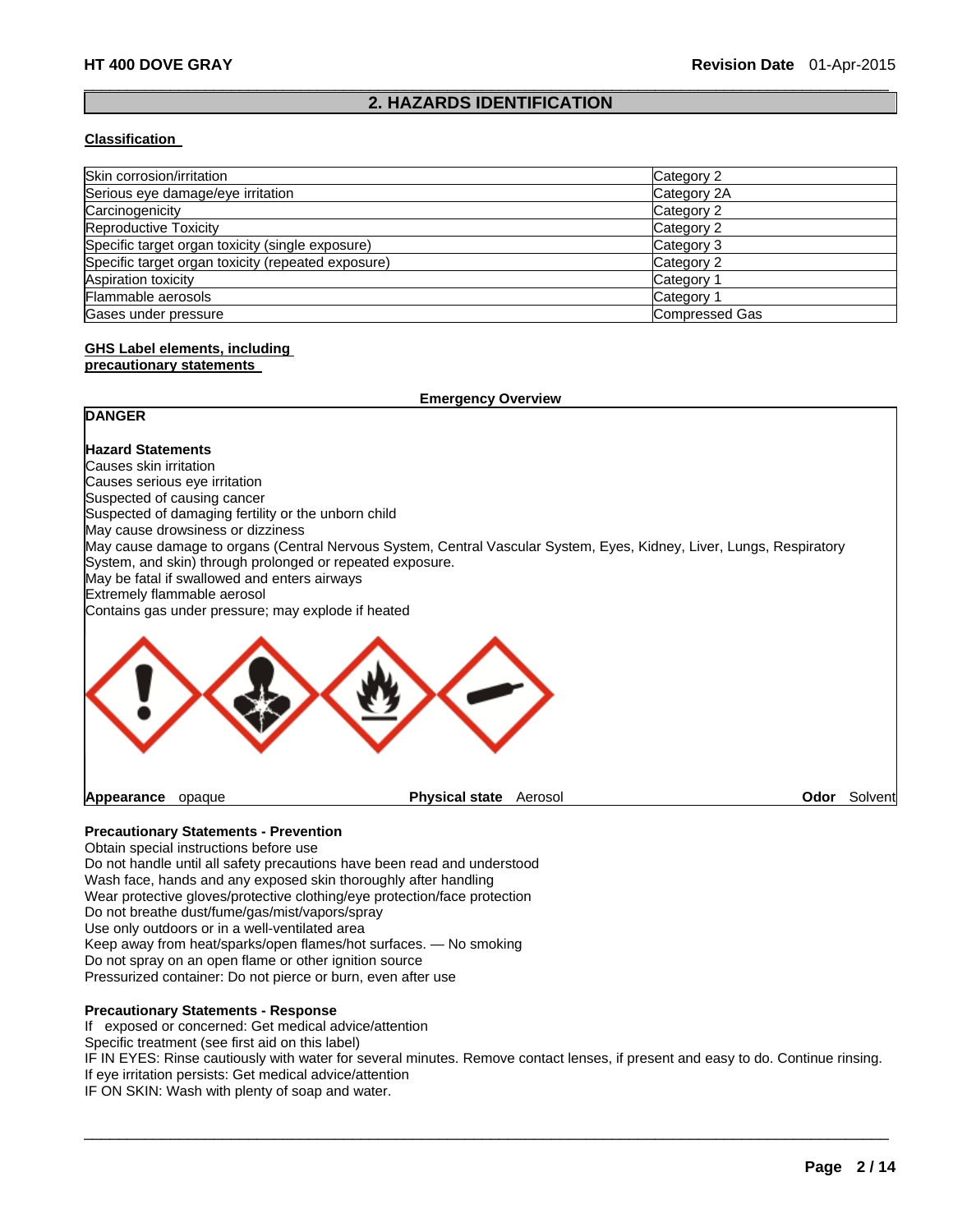If skin irritation occurs: Get medical advice/attention Take off contaminated clothing and wash before reuse IF INHALED: Remove person to fresh air and keep comfortable for breathing. Call a POISON CENTER or doctor/physician if you feel unwell IF SWALLOWED: Immediately call a POISON CENTER or doctor/physician Do NOT induce vomiting

# **Precautionary Statements - Storage**

Store locked up Store in a well-ventilated place. Keep container tightly closed Protect from sunlight. Do not expose to temperatures exceeding 50 °C/122 °F

#### **Precautionary Statements - Disposal**

Dispose of contents/container to an approved waste disposal plant

#### **Hazards not otherwise classified (HNOC)**

None

#### **Other information**

• Toxic to aquatic life with long lasting effects

0% of the mixture consists of ingredient(s) of unknown toxicity

# **3. COMPOSITION/INFORMATION ON INGREDIENTS**

 $\Box$ 

| <b>Chemical Name</b>          | <b>CAS-No</b>  | Weight %* |
|-------------------------------|----------------|-----------|
| <b>ACETONE</b>                | 67-64-1        | $30 - 40$ |
| PROPANE/ISOBUTANE/N-BUTANE    | 68476-86-8     | 20-30     |
| <b>TOLUENE</b>                | 108-88-3       | $10 - 20$ |
| 2-BUTANONE                    | 78-93-3        | $1 - 10$  |
| N-BUTYL ALCOHOL               | 71-36-3        | $1 - 10$  |
| TITANIUM DIOXIDE              | 13463-67-7     | $1 - 10$  |
| CALCIUM CARBONATE             | 1317-65-3      | $1 - 10$  |
| <b>MAGNESIUM SILICATE</b>     | 14807-96-6     | $1 - 10$  |
| <b>XYLENE</b>                 | 1330-20-7      | $1 - 10$  |
| ETHYL BENZENE                 | $100 - 41 - 4$ | $0.1 - 1$ |
| <b>METHYL ISOBUTYL KETONE</b> | $108 - 10 - 1$ | $0.1 - 1$ |

\*The exact percentage (concentration) of composition has been withheld as a trade secret.

# **4. FIRST AID MEASURES**

#### **First aid measures for different exposure routes**

| Eye contact         | Rinse immediately with plenty of water, also under the eyelids, for at least 15 minutes. Keep<br>eye wide open while rinsing. Call a physician if irritation persists.                            |
|---------------------|---------------------------------------------------------------------------------------------------------------------------------------------------------------------------------------------------|
| <b>Skin contact</b> | Wash off immediately with soap and plenty of water while removing all contaminated<br>clothes and shoes. If skin irritation persists, call a physician.                                           |
| <b>Inhalation</b>   | Move to fresh air. If breathing is difficult, give oxygen. Artificial respiration and/or oxygen<br>may be necessary. If breathing has stopped, contact emergency medical services<br>immediately. |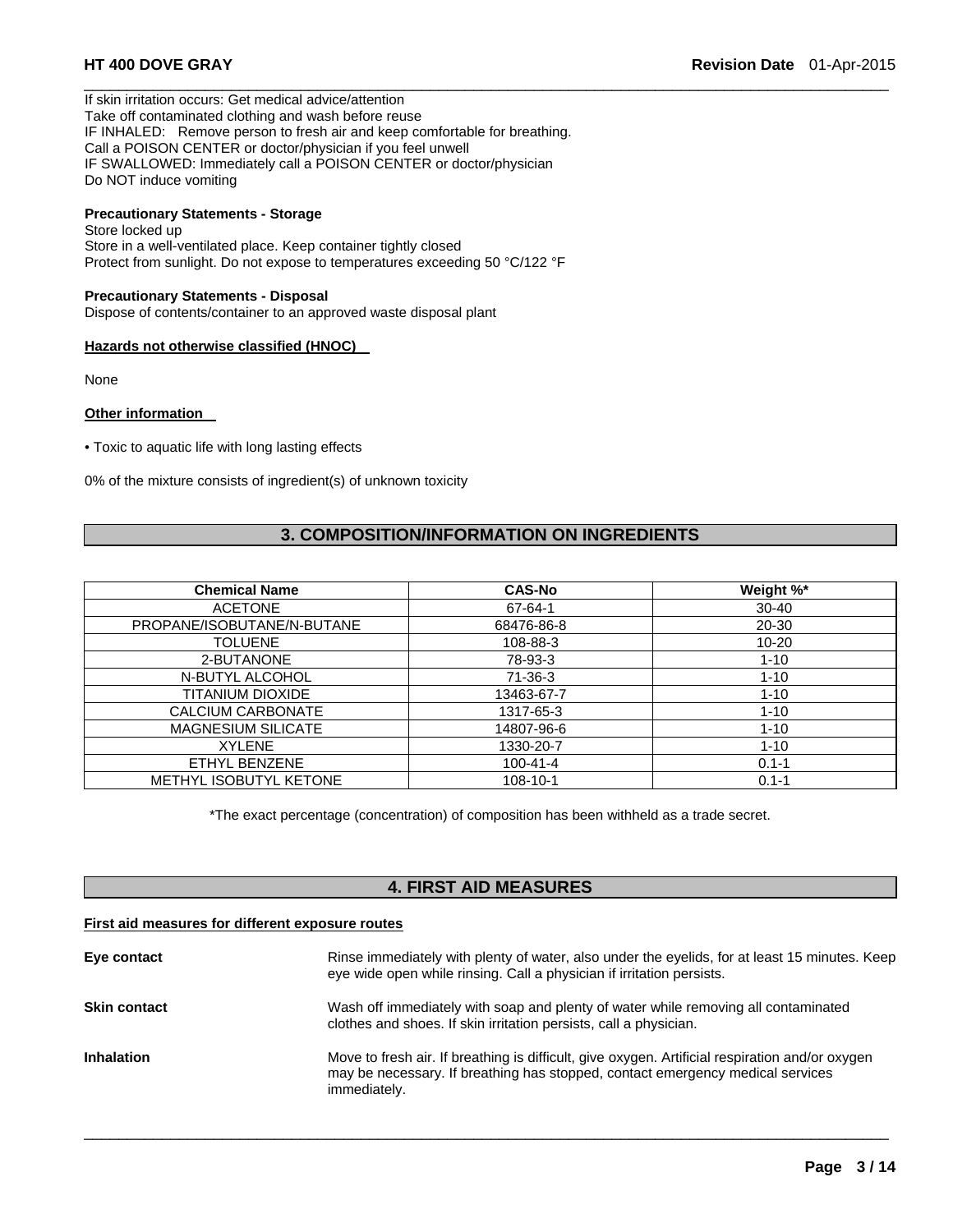| Ingestion                                                                            | Do NOT induce vomiting. Never give anything by mouth to an unconscious person. Call a<br>physician or Poison Control Center immediately.                                                                                                                                                       |  |  |
|--------------------------------------------------------------------------------------|------------------------------------------------------------------------------------------------------------------------------------------------------------------------------------------------------------------------------------------------------------------------------------------------|--|--|
| Most important symptoms/effects, acute and delayed                                   |                                                                                                                                                                                                                                                                                                |  |  |
| <b>Main Symptoms</b>                                                                 | Causes skin and eye irritation. Irritating to respiratory system. May cause drowsiness or<br>dizziness. May damage to fertility or the unborn child. May cause cancer. Harmful or fatal<br>if swallowed and enters airways. Causes damage to organs through prolonged or<br>repeated exposure. |  |  |
| Indication of immediate medical attention and special treatment needed, if necessary |                                                                                                                                                                                                                                                                                                |  |  |
| Notes to physician                                                                   | Treat symptomatically.                                                                                                                                                                                                                                                                         |  |  |
| <b>5. FIRE-FIGHTING MEASURES</b>                                                     |                                                                                                                                                                                                                                                                                                |  |  |

 $\Box$ 

# **Suitable Extinguishing Media**

Water fog.Dry chemical. Carbon dioxide (CO2). Cool containers/tanks with water spray.

**Unsuitable Extinguishing Media** Keep away from sources of ignition - No smoking. Cool containers / tanks with water spray.

#### **Specific hazards arising from the chemical**

Extremely flammable. In the event of fire, cool tanks with water spray. In the event of fire and/or explosion do not breathe fumes.

**Explosion Data Sensitivity to Mechanical Impact** none. **Sensitivity to Static Discharge** Yes.

#### **Protective Equipment and Precautions for Firefighters**

As in any fire, wear self-contained breathing apparatus pressure-demand, MSHA/NIOSH (approved or equivalent) and full protective gear.

#### **6. ACCIDENTAL RELEASE MEASURES**

#### **Personal precautions, protective equipment and emergency procedures**

| <b>Personal precautions</b>                           | Avoid contact with eyes. Avoid breathing vapors or mists. Contents under pressure. Do not<br>puncture or incinerate cans. Do no stick pin or any other sharp object into opening on top of<br>can. Avoid skin contact. Use with adequate ventilation. Keep container away from<br>heat, flames, and all other sources of ignition. Keep can away from all sources of electricity<br>such as electric motors and batteries. Do not spray on hot surfaces. |  |  |
|-------------------------------------------------------|----------------------------------------------------------------------------------------------------------------------------------------------------------------------------------------------------------------------------------------------------------------------------------------------------------------------------------------------------------------------------------------------------------------------------------------------------------|--|--|
| <b>Environmental precautions</b>                      |                                                                                                                                                                                                                                                                                                                                                                                                                                                          |  |  |
| <b>Environmental precautions</b>                      | Beware of vapors accumulating to form explosive concentrations. Vapors can accumulate<br>in low areas. Prevent further leakage or spillage if safe to do so. Do not allow material to<br>contaminate ground water system. Prevent product from entering drains. Do not flush into<br>surface water or sanitary sewer system.                                                                                                                             |  |  |
| Methods and materials for containment and cleaning up |                                                                                                                                                                                                                                                                                                                                                                                                                                                          |  |  |
| <b>Methods for Containment</b>                        | Stop leak if you can do it without risk. Absorb spill with inert material (e.g. dry sand or<br>earth), then place in a chemical waste container.                                                                                                                                                                                                                                                                                                         |  |  |
| Methods for cleaning up                               | Pick up and transfer to properly labeled containers. Soak up with inert absorbent material.<br>Clean contaminated surface thoroughly. After cleaning, flush away traces with water. Take<br>precautionary measures against static discharges.                                                                                                                                                                                                            |  |  |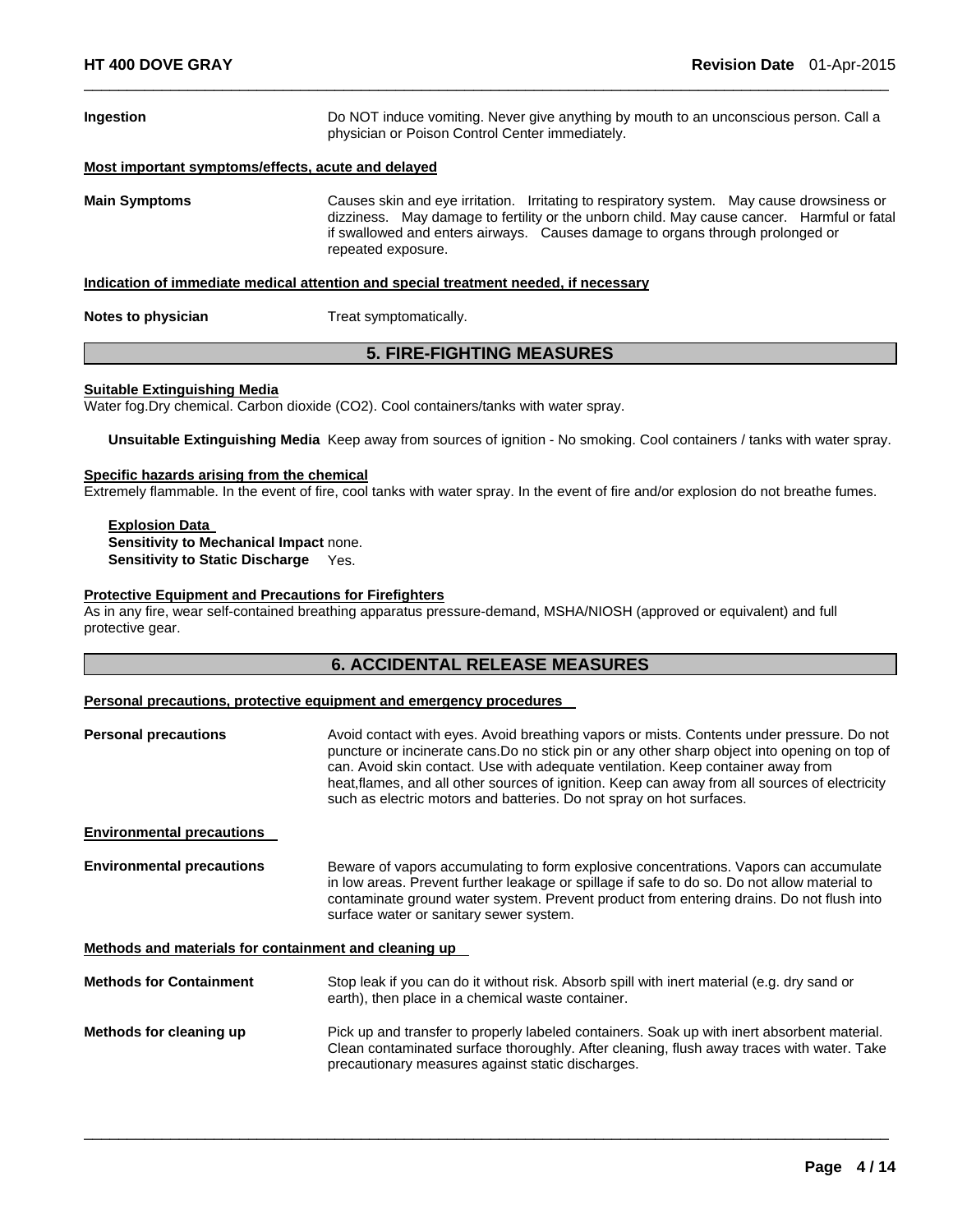### $\Box$ **7. HANDLING AND STORAGE**

# **Precautions for safe handling**

| Advice on safe handling                                      | Avoid contact with eyes. Avoid breathing vapors or mists. Contents under pressure. Do not<br>puncture or incinerate cans. Do not stick pin or any other sharp object into opening on top<br>of can.                                |
|--------------------------------------------------------------|------------------------------------------------------------------------------------------------------------------------------------------------------------------------------------------------------------------------------------|
| Conditions for safe storage, including any incompatibilities |                                                                                                                                                                                                                                    |
| <b>Technical measures/Storage</b><br>conditions              | Keep container tightly closed in a dry and well-ventilated place. Keep away from open<br>flames, hot surfaces and sources of ignition. Keep in properly labeled containers. Keep out<br>of the reach of children. Store locked up. |
| Incompatible products                                        | Incompatible with strong acids and bases. Incompatible with oxidizing agents.                                                                                                                                                      |
| <b>Aerosol Level</b>                                         | 2                                                                                                                                                                                                                                  |

# **8. EXPOSURE CONTROLS/PERSONAL PROTECTION**

### **Control parameters**

# **Exposure Guidelines** .

| <b>Chemical Name</b>       | <b>ACGIH TLV</b>          | <b>OSHA PEL</b>                           | <b>NIOSH IDLH</b>             |
|----------------------------|---------------------------|-------------------------------------------|-------------------------------|
| <b>ACETONE</b>             | STEL: 750 ppm             | TWA: 1000 ppm                             | IDLH: 2500 ppm                |
| 67-64-1                    | TWA: 500 ppm              | TWA: 2400 mg/m <sup>3</sup>               | TWA: 250 ppm                  |
|                            |                           | (vacated) TWA: 750 ppm                    | TWA: 590 mg/m $3$             |
|                            |                           | (vacated) TWA: 1800 mg/m <sup>3</sup>     |                               |
|                            |                           | (vacated) STEL: 2400 mg/m <sup>3</sup>    |                               |
|                            |                           | The acetone STEL does not apply           |                               |
|                            |                           | to the cellulose acetate fiber            |                               |
|                            |                           | industry. It is in effect for all other   |                               |
|                            |                           | sectors                                   |                               |
|                            |                           | (vacated) STEL: 1000 ppm                  |                               |
| PROPANE/ISOBUTANE/N-BUTANE | 74-98-6: TWA: 1000 ppm    | 74-98-6: TWA: 1000 ppm                    | 74-98-6:IDLH: 2100 ppm        |
| 68476-86-8                 | 106-97-8: STEL: 1000 ppm  | TWA: 1800 mg/m <sup>3</sup>               | TWA: 1000 ppm                 |
|                            | 75-28-5: STEL: 1000 ppm   | (vacated) TWA: 1000 ppm                   | TWA: 1800 mg/m <sup>3</sup>   |
|                            |                           | (vacated) TWA: 1800 mg/m <sup>3</sup>     | 106-97-8: TWA: 800 ppm        |
|                            |                           | 106-97-8: (vacated) TWA: 800              | TWA: 1900 mg/m <sup>3</sup>   |
|                            |                           | ppm                                       | 75-28-5: TWA: 800 ppm         |
|                            |                           | (vacated) TWA: 1900 mg/m <sup>3</sup>     | TWA: 1900 mg/m <sup>3</sup>   |
|                            |                           |                                           |                               |
| <b>TOLUENE</b>             | TWA: 20 ppm               | TWA: 200 ppm                              | IDLH: 500 ppm                 |
| 108-88-3                   |                           | (vacated) TWA: 100 ppm                    | TWA: 100 ppm                  |
|                            |                           | (vacated) TWA: 375 mg/m <sup>3</sup>      | TWA: $375 \text{ mg/m}^3$     |
|                            |                           | (vacated) STEL: 150 ppm                   | STEL: 150 ppm                 |
|                            |                           | (vacated) STEL: 560 mg/m <sup>3</sup>     | STEL: 560 mg/m <sup>3</sup>   |
|                            |                           | Ceiling: 300 ppm                          |                               |
| 2-BUTANONE                 | STEL: 300 ppm             | TWA: 200 ppm                              | IDLH: 3000 ppm                |
| 78-93-3                    | TWA: 200 ppm              | TWA: 590 mg/m <sup>3</sup>                | TWA: 200 ppm                  |
|                            |                           | (vacated) TWA: 200 ppm                    | TWA: 590 mg/m <sup>3</sup>    |
|                            |                           | (vacated) TWA: 590 mg/m <sup>3</sup>      | STEL: 300 ppm                 |
|                            |                           | (vacated) STEL: 300 ppm                   | STEL: 885 mg/m <sup>3</sup>   |
|                            |                           | (vacated) STEL: 885 mg/m <sup>3</sup>     |                               |
| N-BUTYL ALCOHOL            | TWA: 20 ppm               | TWA: 100 ppm                              | IDLH: 1400 ppm                |
| $71 - 36 - 3$              |                           | TWA: $300 \text{ mg/m}^3$                 | Ceiling: 50 ppm               |
|                            |                           | (vacated) S*                              | Ceiling: $150 \text{ mg/m}^3$ |
|                            |                           | (vacated) Ceiling: 50 ppm                 |                               |
|                            |                           | (vacated) Ceiling: 150 mg/m <sup>3</sup>  |                               |
| <b>TITANIUM DIOXIDE</b>    | TWA: 10 mg/m <sup>3</sup> | TWA: 15 $mg/m3$ total dust                | IDLH: 5000 mg/m <sup>3</sup>  |
| 13463-67-7                 |                           | (vacated) TWA: 10 mg/m <sup>3</sup> total |                               |
|                            |                           | dust                                      |                               |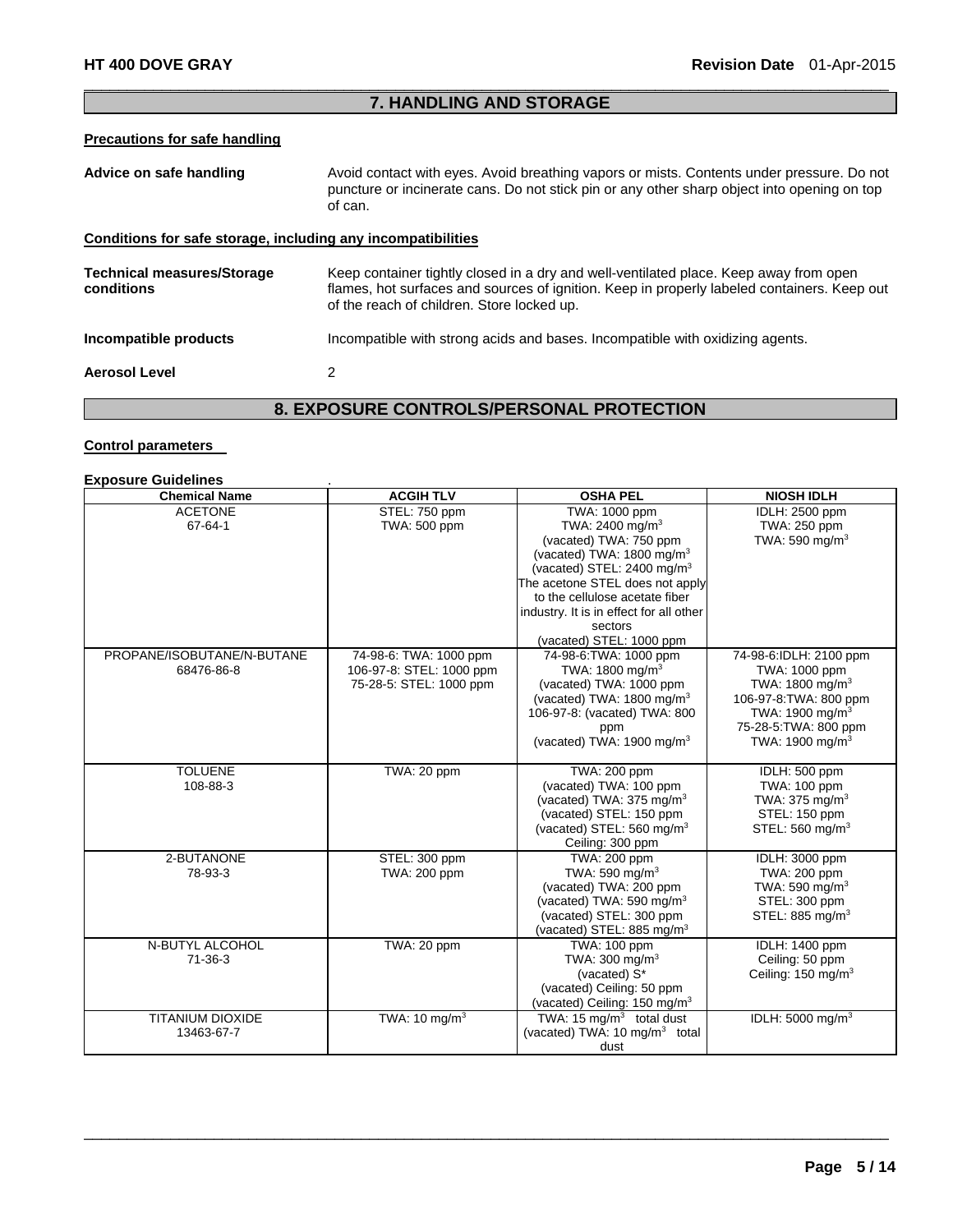| CALCIUM CARBONATE         |                                            | TWA: $15 \text{ mg/m}^3$<br>total dust    | TWA: 10 mg/m $3$<br>total dust              |
|---------------------------|--------------------------------------------|-------------------------------------------|---------------------------------------------|
| 1317-65-3                 |                                            | TWA: $5 \text{ mg/m}^3$ respirable        | TWA: 5 mg/m <sup>3</sup><br>respirable dust |
|                           |                                            | fraction                                  |                                             |
|                           |                                            | (vacated) TWA: 15 mg/m <sup>3</sup> total |                                             |
|                           |                                            | dust                                      |                                             |
|                           |                                            | (vacated) TWA: 5 mg/m <sup>3</sup>        |                                             |
|                           |                                            | respirable fraction                       |                                             |
| <b>MAGNESIUM SILICATE</b> | TWA: $2 \text{ mg/m}^3$ particulate matter | (vacated) TWA: 2 mg/m <sup>3</sup>        | IDLH: 1000 mg/m <sup>3</sup>                |
| 14807-96-6                | containing no asbestos and <1%             | respirable dust <1% Crystalline           | TWA: 2 mg/m <sup>3</sup> containing no      |
|                           | crystalline silica, respirable             | silica, containing no Asbestos            | Asbestos and <1% Quartz                     |
|                           | fraction                                   | TWA: 20 mppcf if 1% Quartz or             | respirable dust                             |
|                           |                                            | more, use Quartz limit                    |                                             |
| <b>XYLENE</b>             | STEL: 150 ppm                              | TWA: 100 ppm                              |                                             |
| 1330-20-7                 | TWA: 100 ppm                               | TWA: $435 \text{ mg/m}^3$                 |                                             |
|                           |                                            | (vacated) TWA: 100 ppm                    |                                             |
|                           |                                            | (vacated) TWA: $435 \text{ mg/m}^3$       |                                             |
|                           |                                            | (vacated) STEL: 150 ppm                   |                                             |
|                           |                                            | (vacated) STEL: 655 mg/m <sup>3</sup>     |                                             |
| ETHYL BENZENE             | TWA: 20 ppm                                | TWA: 100 ppm                              | IDLH: 800 ppm                               |
| $100 - 41 - 4$            |                                            | TWA: 435 mg/m <sup>3</sup>                | TWA: 100 ppm                                |
|                           |                                            | (vacated) TWA: 100 ppm                    | TWA: 435 mg/m <sup>3</sup>                  |
|                           |                                            | (vacated) TWA: 435 mg/m <sup>3</sup>      | STEL: 125 ppm                               |
|                           |                                            | (vacated) STEL: 125 ppm                   | STEL: 545 mg/m <sup>3</sup>                 |
|                           |                                            | (vacated) STEL: 545 mg/m $3$              |                                             |
| METHYL ISOBUTYL KETONE    | STEL: 75 ppm                               | TWA: 100 ppm                              | IDLH: 500 ppm                               |
| 108-10-1                  | TWA: 20 ppm                                | TWA: 410 mg/m <sup>3</sup>                | TWA: 50 ppm                                 |
|                           |                                            | (vacated) TWA: 50 ppm                     | TWA: 205 mg/m <sup>3</sup>                  |
|                           |                                            | (vacated) TWA: 205 mg/m <sup>3</sup>      | STEL: 75 ppm                                |
|                           |                                            | (vacated) STEL: 75 ppm                    | STEL: $300 \text{ mg/m}^3$                  |
|                           |                                            | (vacated) STEL: 300 mg/m <sup>3</sup>     |                                             |

*ACGIH: (American Conference of Governmental Industrial Hygienists) OSHA: (Occupational Safety & Health Administration) NIOSH IDLH: Immediately Dangerous to Life or Health* 

| <b>Other Exposure Guidelines</b> | Vacated limits revoked by the Court of Appeals decision in AFL-CIO v. OSHA, 965 F.2d |
|----------------------------------|--------------------------------------------------------------------------------------|
|                                  | 962 (11th Cir., 1992).                                                               |

#### **Exposure controls**

| <b>Engineering Measures</b> | Showers              |  |
|-----------------------------|----------------------|--|
|                             | Eyewash stations     |  |
|                             | Ventilation systems. |  |

#### **Individual protection measures, such as personal protective equipment**

- **Eye/Face Protection** Safety glasses with side-shields.
- **Skin and body protection Chemical resistant apron. Protective gloves.**
- **Respiratory protection** If exposure limits are exceeded or irritation is experienced, NIOSH/MSHA approved respiratory protection should be worn. Positive-pressure supplied air respirators may be required for high airborne contaminant concentrations. Respiratory protection must be provided in accordance with current local regulations.

#### **Hygiene measures** Handle in accordance with good industrial hygiene and safety practice.

### **9. PHYSICAL AND CHEMICAL PROPERTIES**

 $\Box$ 

### **Physical and chemical properties**

| <b>Physical state</b> | Aerosol   |                       |          |
|-----------------------|-----------|-----------------------|----------|
| Appearance            | opague    | Odor                  | Solvent  |
| Color                 | Dove Grav | <b>Odor Threshold</b> | No infor |

**Dove Gray**  Color **Color Threshold** Mo information available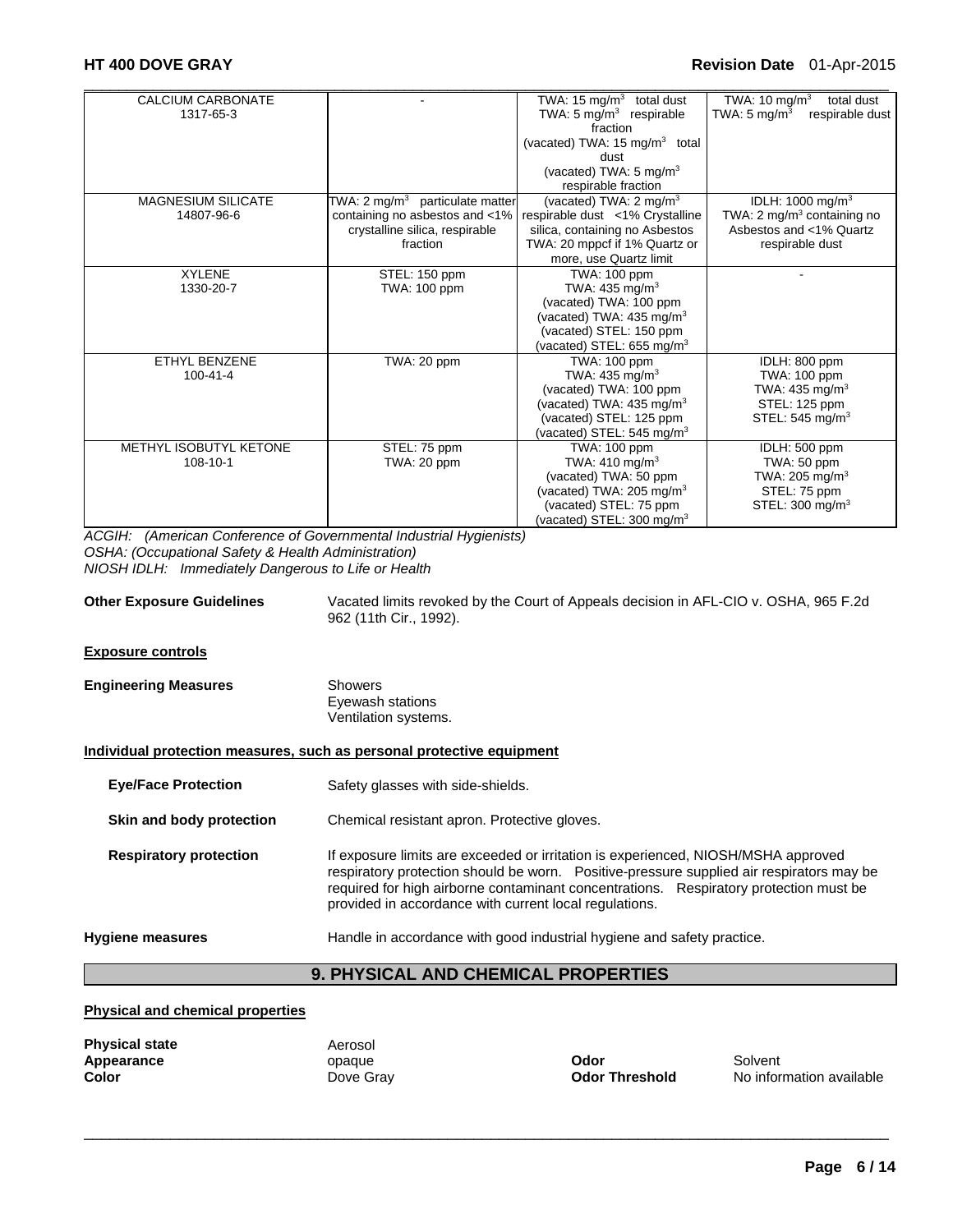| <b>Property</b>                                                       | Values                   | • Methods<br>Remarks |  |
|-----------------------------------------------------------------------|--------------------------|----------------------|--|
| рH                                                                    | No information available |                      |  |
| <b>Melting/freezing point</b>                                         | No information available |                      |  |
| Boiling point/boiling range                                           | No information available |                      |  |
| <b>Flash Point</b>                                                    | -97 °C / -142 °F         | Based on propellant  |  |
| <b>Evaporation rate</b>                                               | No information available |                      |  |
| Flammability (solid, gas)                                             | No information available |                      |  |
| <b>Flammability Limits in Air</b>                                     |                          |                      |  |
| upper flammability limit                                              | No information available |                      |  |
| lower flammability limit                                              | No information available |                      |  |
| Vapor pressure                                                        | No information available |                      |  |
| Vapor density                                                         | No information available |                      |  |
| <b>Specific Gravity</b>                                               | 0.829                    |                      |  |
| <b>Water solubility</b>                                               | Practically insoluble    |                      |  |
| <b>Partition coefficient: n-octanol/waterNo information available</b> |                          |                      |  |
| <b>Autoignition temperature</b>                                       | No information available | Not applicable       |  |
| <b>Decomposition temperature</b>                                      | No information available |                      |  |
| <b>Viscosity</b>                                                      | No information available |                      |  |
| <b>Explosive properties</b>                                           | No information available |                      |  |
| <b>Other information</b>                                              |                          |                      |  |

**VOC Content(%)** 53.62

# **10. STABILITY AND REACTIVITY**

# **Reactivity**

No data available

#### **Chemical stability**

Stable under recommended storage conditions.

#### **Possibility of hazardous reactions**

None under normal processing.

#### **Conditions to Avoid**

Extremes of temperature and direct sunlight.

#### **Incompatible Materials**

Incompatible with strong acids and bases. Incompatible with oxidizing agents.

#### **Hazardous Decomposition Products**

None known based on information supplied.

# **11. TOXICOLOGICAL INFORMATION**

# **Information on likely routes of exposure**

# **Product Information**

| <b>Inhalation</b>   | Vapors may irritate throat and respiratory system. May cause drownsiness and dizziness<br>based on components. May cause irritation of respiratory tract. Avoid breathing vapors or<br>mists. |
|---------------------|-----------------------------------------------------------------------------------------------------------------------------------------------------------------------------------------------|
| Eye contact         | Irritating to eyes. Avoid contact with eyes.                                                                                                                                                  |
| <b>Skin contact</b> | Irritating to skin. Repeated exposure may cause skin dryness or cracking. Prolonged skin<br>contact may defat the skin and produce dermatitis. Avoid contact with skin.                       |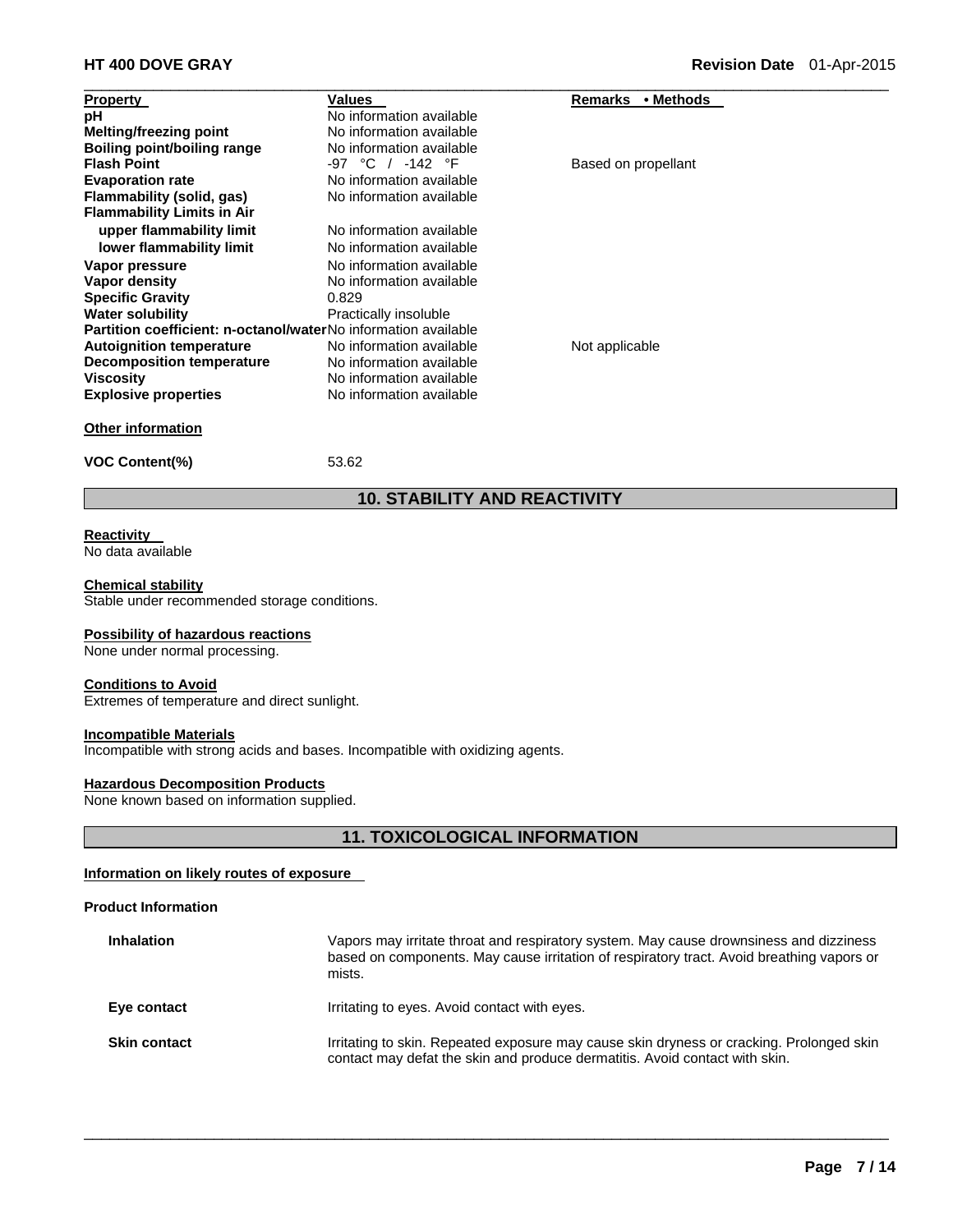**Ingestion May be harmful if swallowed. Aspiration into the lungs during swallowing may cause serious** lung damage which may be fatal.

#### **Component Information**

| <b>Chemical Name</b>                   | LD50 Oral             | LD50 Dermal                | <b>LC50 Inhalation</b>                  |
|----------------------------------------|-----------------------|----------------------------|-----------------------------------------|
| <b>ACETONE</b><br>67-64-1              | $= 5800$ mg/kg        | 20,000 mg/kg (Rabbit)      | $= 50100$ mg/m <sup>3</sup><br>Rat) 8 h |
| <b>TOLUENE</b>                         | Rat)                  | $= 12000$ mg/kg            | (Rat) 4 h                               |
| 108-88-3                               | = 2600 mg/kg          | Rabbit)                    | $= 12.5$ mg/L                           |
| 2-BUTANONE                             | $= 2483$ mg/kg        | $= 5000 \text{ mg/kg}$     | $= 11700$ ppm                           |
| 78-93-3                                | Rat)                  | Rabbit)                    | $Rat)$ 4 h                              |
| <b>N-BUTYL ALCOHOL</b>                 | Rat)                  | (Rabbit)                   | (Rat)4 h                                |
| 71-36-3                                | $= 700$ mg/kg         | $= 3402 \text{ mg/kg}$     | $>8000$ ppm                             |
| <b>TITANIUM DIOXIDE</b><br>13463-67-7  | > 10000 mg/kg<br>Rat) | $\overline{\phantom{a}}$   |                                         |
| <b>XYLENE</b>                          | $= 3500$ mg/kg        | > 4350 mg/kg               | Rat ) 4 h                               |
| 1330-20-7                              | Rat)                  | (Rabbit)                   | $= 29.08$ mg/L                          |
| <b>ETHYL BENZENE</b><br>$100 - 41 - 4$ |                       | $= 15400$ mg/kg<br>Rabbit) |                                         |
| <b>METHYL ISOBUTYL KETONE</b>          | Rat)                  | (Rabbit)                   | Rat ) 4 h                               |
| 108-10-1                               | $= 2080$ mg/kg        | $= 3000$ mg/kg             | $= 8.2$ mg/L                            |

 $\Box$ 

#### **Information on toxicological effects**

**Symptoms** Symptoms of overexposure may be headache, tiredness, nausea, and vomiting. Causes respiratory irritation. Causes skin and eye irritation. May cause damage through repeated or prolonged exposure. Suspected of damaging fertility and unborn child. Aspiration into the lungs during swallowing may cause serious lung damage which may be fatal.

#### **Delayed and immediate effects as well as chronic effects from short and long-term exposure**

| <b>Skin corrosion/irritation</b><br>Eye damage/irritation |             | Irritating to skin.<br>Irritating to eyes.       |                                                                                      |               |
|-----------------------------------------------------------|-------------|--------------------------------------------------|--------------------------------------------------------------------------------------|---------------|
| <b>Irritation</b>                                         |             | Irritating to eyes, respiratory system and skin. |                                                                                      |               |
| <b>Sensitization</b>                                      |             | None known.                                      |                                                                                      |               |
| <b>Germ Cell Mutagenicity</b>                             |             | None known.                                      |                                                                                      |               |
| Carcinogenicity                                           | carcinogen. |                                                  | The table below indicates whether each agency has evaluated a listed ingredient as a |               |
| Oh smithed Manuel                                         | .           | 100C                                             | <b>NTD</b>                                                                           | $\sim$ $\sim$ |

| <b>Chemical Name</b>      | <b>ACGIH</b>             | <b>IARC</b> | <b>NTP</b> | <b>OSHA</b> |
|---------------------------|--------------------------|-------------|------------|-------------|
| <b>TOLUENE</b>            |                          | Group 3     |            |             |
| 108-88-3                  |                          |             |            |             |
| <b>TITANIUM DIOXIDE</b>   | $\overline{\phantom{a}}$ | 2B          |            | -           |
| 13463-67-7                |                          |             |            |             |
| <b>MAGNESIUM SILICATE</b> | ۰                        | Group 3     |            |             |
| 14807-96-6                |                          |             |            |             |
| <b>XYLENE</b>             |                          | Group 3     | -          |             |
| 1330-20-7                 |                          |             |            |             |
| <b>ETHYL BENZENE</b>      | A <sub>3</sub>           | Group 2B    |            | -           |
| 100-41-4                  |                          |             |            |             |
| <b>METHYL ISOBUTYL</b>    | A <sub>3</sub>           | Group 2B    |            |             |
| <b>KETONE</b>             |                          |             |            |             |
| 108-10-1                  |                          |             |            |             |

 $\Box$ 

*ACGIH: (American Conference of Governmental Industrial Hygienists) A3 - Animal Carcinogen* 

*IARC: (International Agency for Research on Cancer)* 

*Group 3 - Not Classifiable as to Carcinogenicity in Humans* 

*Group 2B - Possibly Carcinogenic to Humans* 

*OSHA: (Occupational Safety & Health Administration)* 

*X - Present* 

**Specific target organ systemic toxicity (single exposure) Specific target organ systemic toxicity (repeated exposure)** 

**Reproductive toxicity** Product is or contains a chemical which is a known or suspected reproductive hazard. May cause respiratory irritation. May cause drowsiness and dizziness.

May cause damage to organs through prolonged or repeated exposure.

May cause adverse liver effects.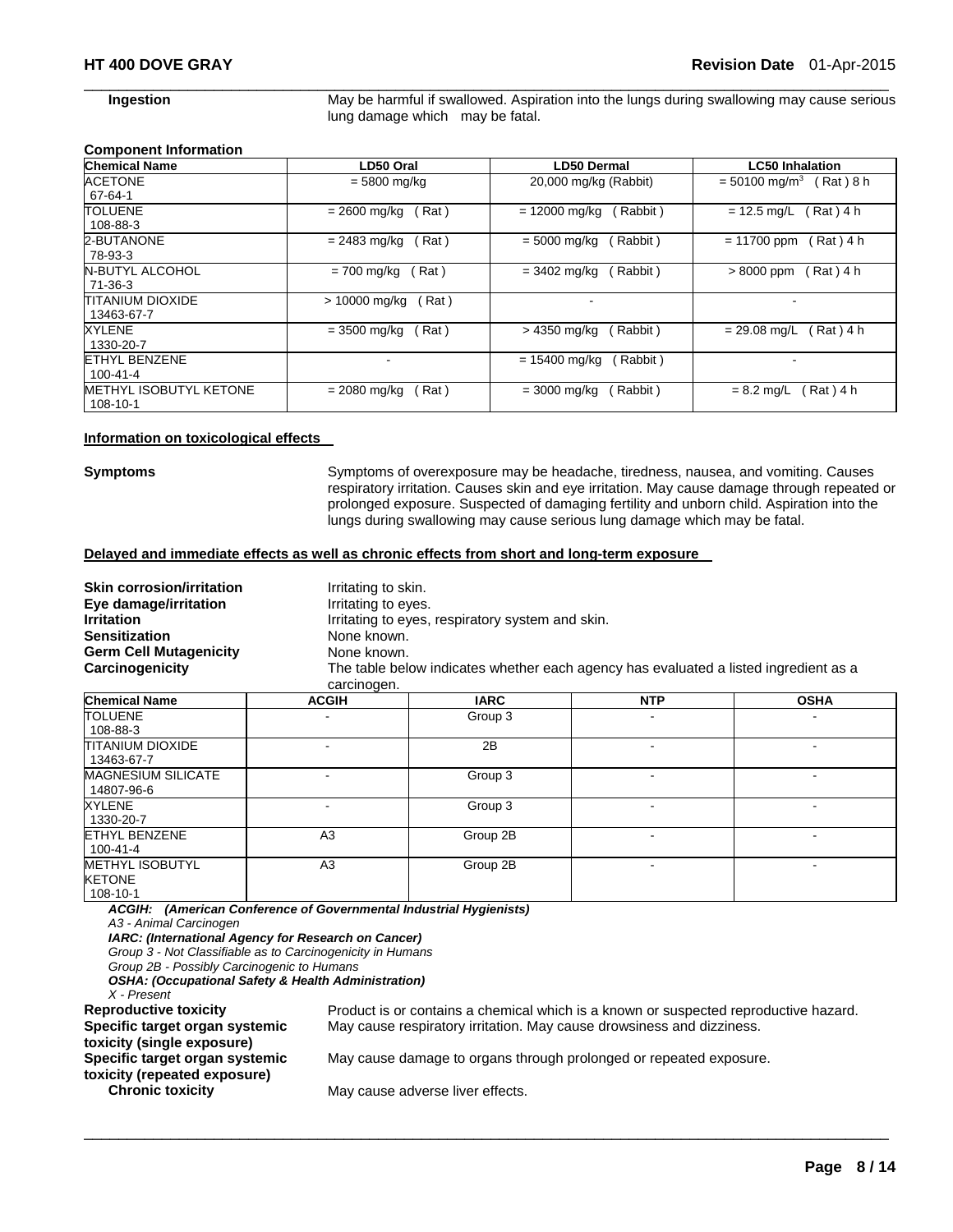| <b>Target Organ Effects</b> | Central nervous system, Eyes, Kidney, Liver, Respiratory system, Skin, Central Vascular  |
|-----------------------------|------------------------------------------------------------------------------------------|
|                             | System (CVS), Lungs.                                                                     |
| <b>Neurological effects</b> | Intentional misuse by deliberately concentrating and inhaling contents may be harmful or |
|                             | fatal.                                                                                   |
| <b>Aspiration hazard</b>    | May be fatal if swallowed and enters airways.                                            |
|                             |                                                                                          |

### **Numerical measures of toxicity - Product Information**

**Unknown Acute Toxicity** 0% of the mixture consists of ingredient(s) of unknown toxicity **The following values are calculated based on chapter 3.1 of the GHS document** . **ATEmix (oral)** 22299 mg/kg **ATEmix (dermal)** 12702 mg/kg **ATEmix (inhalation-gas)** 871844 mg/l **ATEmix (inhalation-dust/mist)** 110.4 mg/l

# **12. ECOLOGICAL INFORMATION**

#### **Ecotoxicity**

| <b>Chemical Name</b>      | <b>Toxicity to algae</b>  | <b>Toxicity to fish</b>        | <b>Toxicity to</b> | Toxicity to daphnia and     |
|---------------------------|---------------------------|--------------------------------|--------------------|-----------------------------|
|                           |                           |                                | microorganisms     | other aquatic invertebrates |
| <b>ACETONE</b>            |                           | 4.74 - 6.33 mL/L LC50          |                    | 10294 - 17704 mg/L EC50     |
| 67-64-1                   |                           | Oncorhynchus mykiss 96h        |                    | Daphnia magna 48h Static    |
|                           |                           | 6210 - 8120 mg/L LC50          |                    | 12600 - 12700 mg/L EC50     |
|                           |                           | Pimephales promelas 96h        |                    | Daphnia magna 48h           |
|                           |                           | static 8300 mg/L LC50          |                    |                             |
|                           |                           | Lepomis macrochirus 96h        |                    |                             |
| PROPANE/ISOBUTANE/N-      |                           |                                |                    |                             |
| <b>BUTANE</b>             |                           |                                |                    |                             |
| 68476-86-8                |                           |                                |                    |                             |
| <b>TOLUENE</b>            | 433 mg/L EC50             | 11.0 - 15.0 mg/L LC50          |                    | 5.46 - 9.83 mg/L EC50       |
| 108-88-3                  | Pseudokirchneriella       | Lepomis macrochirus 96h        |                    | Daphnia magna 48h Static    |
|                           | subcapitata 96h 12.5 mg/L | static 14.1 - 17.16 mg/L       |                    | 11.5 mg/L EC50 Daphnia      |
|                           | EC50 Pseudokirchneriella  | LC50 Oncorhynchus mykiss       |                    | magna 48h                   |
|                           | subcapitata 72h static    | 96h static 15.22 - 19.05 mg/L  |                    |                             |
|                           |                           | LC50 Pimephales promelas       |                    |                             |
|                           |                           | 96h flow-through 5.89 - 7.81   |                    |                             |
|                           |                           | mg/L LC50 Oncorhynchus         |                    |                             |
|                           |                           | mykiss 96h flow-through        |                    |                             |
|                           |                           | 50.87 - 70.34 mg/L LC50        |                    |                             |
|                           |                           | Poecilia reticulata 96h static |                    |                             |
|                           |                           | 12.6 mg/L LC50 Pimephales      |                    |                             |
|                           |                           | promelas 96h static 28.2       |                    |                             |
|                           |                           | mg/L LC50 Poecilia             |                    |                             |
|                           |                           | reticulata 96h semi-static 5.8 |                    |                             |
|                           |                           | mg/L LC50 Oncorhynchus         |                    |                             |
|                           |                           | mykiss 96h semi-static 54      |                    |                             |
|                           |                           | mg/L LC50 Oryzias latipes      |                    |                             |
|                           |                           | 96h static                     |                    |                             |
| 2-BUTANONE                |                           | 3130 - 3320 mg/L LC50          |                    | 4025 - 6440 mg/L EC50       |
| 78-93-3                   |                           | Pimephales promelas 96h        |                    | Daphnia magna 48h Static    |
|                           |                           | flow-through                   |                    | 5091 mg/L EC50 Daphnia      |
|                           |                           |                                |                    | magna 48h 520 mg/L EC50     |
|                           |                           |                                |                    | Daphnia magna 48h           |
| N-BUTYL ALCOHOL           | 500 mg/L EC50             | 100000 - 500000 µg/L LC50      |                    | 1897 - 2072 mg/L EC50       |
| 71-36-3                   | Desmodesmus subspicatus   | Lepomis macrochirus 96h        |                    | Daphnia magna 48h Static    |
|                           | 96h 500 mg/L EC50         | static 1730 - 1910 mg/L        |                    | 1983 mg/L EC50 Daphnia      |
|                           | Desmodesmus subspicatus   | LC50 Pimephales promelas       |                    | magna 48h                   |
|                           | 72h                       | 96h static 1740 mg/L LC50      |                    |                             |
|                           |                           | Pimephales promelas 96h        |                    |                             |
|                           |                           | flow-through 1910000 µg/L      |                    |                             |
|                           |                           | LC50 Pimephales promelas       |                    |                             |
|                           |                           | 96h static                     |                    |                             |
| <b>MAGNESIUM SILICATE</b> |                           | 100 g/L LC50 Brachydanio       |                    |                             |
| 14807-96-6                |                           | rerio 96h semi-static          |                    |                             |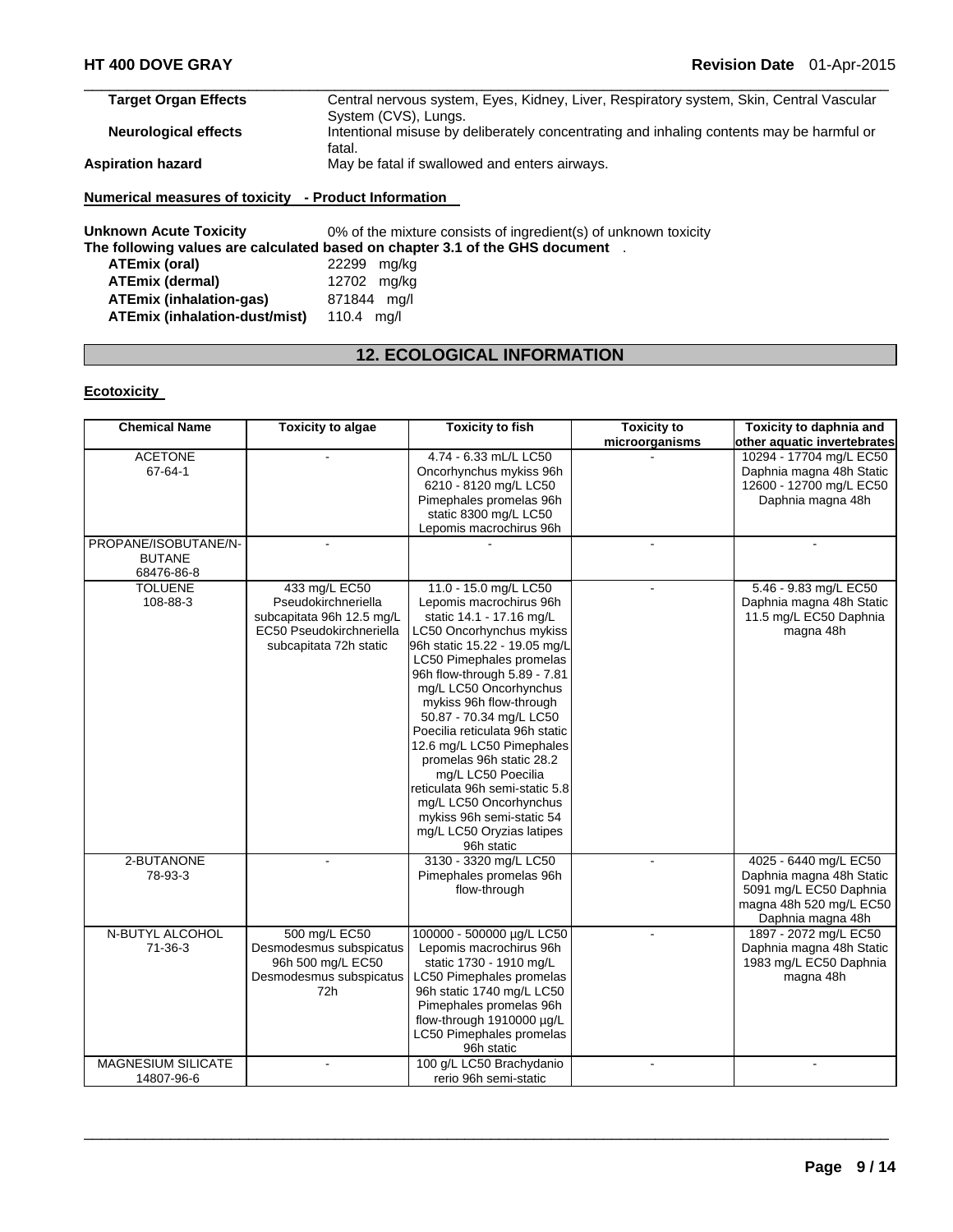# **HT 400 DOVE GRAY Revision Date** 01-Apr-2015

| <b>XYLENE</b>          |                              | 13.1 - 16.5 mg/L LC50           | 0.6 mg/L LC50 Gammarus      |
|------------------------|------------------------------|---------------------------------|-----------------------------|
| 1330-20-7              |                              | Lepomis macrochirus 96h         | lacustris 48h 3.82 mg/L     |
|                        |                              | flow-through 13.5 - 17.3        | EC50 water flea 48h         |
|                        |                              | mg/L LC50 Oncorhynchus          |                             |
|                        |                              | mykiss 96h 2.661 - 4.093        |                             |
|                        |                              | mg/L LC50 Oncorhynchus          |                             |
|                        |                              | mykiss 96h static 23.53 -       |                             |
|                        |                              | 29.97 mg/L LC50                 |                             |
|                        |                              | Pimephales promelas 96h         |                             |
|                        |                              | static 30.26 - 40.75 mg/L       |                             |
|                        |                              | LC50 Poecilia reticulata 96h    |                             |
|                        |                              | static 7.711 - 9.591 mg/L       |                             |
|                        |                              | LC50 Lepomis macrochirus        |                             |
|                        |                              | 96h static 13.4 mg/L LC50       |                             |
|                        |                              | Pimephales promelas 96h         |                             |
|                        |                              | flow-through 19 mg/L LC50       |                             |
|                        |                              | Lepomis macrochirus 96h         |                             |
|                        |                              | 780 mg/L LC50 Cyprinus          |                             |
|                        |                              | carpio 96h semi-static 780      |                             |
|                        |                              | mg/L LC50 Cyprinus carpio       |                             |
|                        |                              | 96h                             |                             |
| <b>ETHYL BENZENE</b>   | 4.6 mg/L EC50                | 11.0 - 18.0 mg/L LC50           | 1.8 - 2.4 mg/L EC50 Daphnia |
| $100 - 41 - 4$         | Pseudokirchneriella          | Oncorhynchus mykiss 96h         | magna 48h                   |
|                        | subcapitata 72h 438 mg/L     | static 7.55 - 11 mg/L LC50      |                             |
|                        | EC50 Pseudokirchneriella     | Pimephales promelas 96h         |                             |
|                        | subcapitata 96h 2.6 - 11.3   | flow-through 9.1 - 15.6 mg/L    |                             |
|                        | mg/L EC50                    | <b>LC50 Pimephales promelas</b> |                             |
|                        | Pseudokirchneriella          | 96h static 32 mg/L LC50         |                             |
|                        | subcapitata 72h static 1.7 - | Lepomis macrochirus 96h         |                             |
|                        | 7.6 mg/L EC50                | static 4.2 mg/L LC50            |                             |
|                        | Pseudokirchneriella          | Oncorhynchus mykiss 96h         |                             |
|                        | subcapitata 96h static       | semi-static 9.6 mg/L LC50       |                             |
|                        |                              | Poecilia reticulata 96h static  |                             |
| <b>METHYL ISOBUTYL</b> | 400 mg/L EC50                | 496 - 514 mg/L LC50             | 170 mg/L EC50 Daphnia       |
| <b>KETONE</b>          | Pseudokirchneriella          | Pimephales promelas 96h         | magna 48h                   |
| 108-10-1               | subcapitata 96h              | flow-through                    |                             |

#### **Persistence and degradability**

No information available.

# **Bioaccumulation**

No information available.

| <b>Chemical Name</b>       | log Pow |
|----------------------------|---------|
| <b>ACETONE</b>             | $-0.24$ |
| 67-64-1                    |         |
| PROPANE/ISOBUTANE/N-BUTANE | 2.8     |
| 68476-86-8                 |         |
| <b>TOLUENE</b>             | 2.65    |
| 108-88-3                   |         |
| 2-BUTANONE                 | 0.29    |
| 78-93-3                    |         |
| N-BUTYL ALCOHOL            | 0.785   |
| 71-36-3                    |         |
| <b>XYLENE</b>              | 3.15    |
| 1330-20-7                  |         |
| ETHYL BENZENE              | 3.118   |
| $100 - 41 - 4$             |         |
| METHYL ISOBUTYL KETONE     | 1.19    |
| 108-10-1                   |         |

**Other adverse effects** No information available

# **13. DISPOSAL CONSIDERATIONS**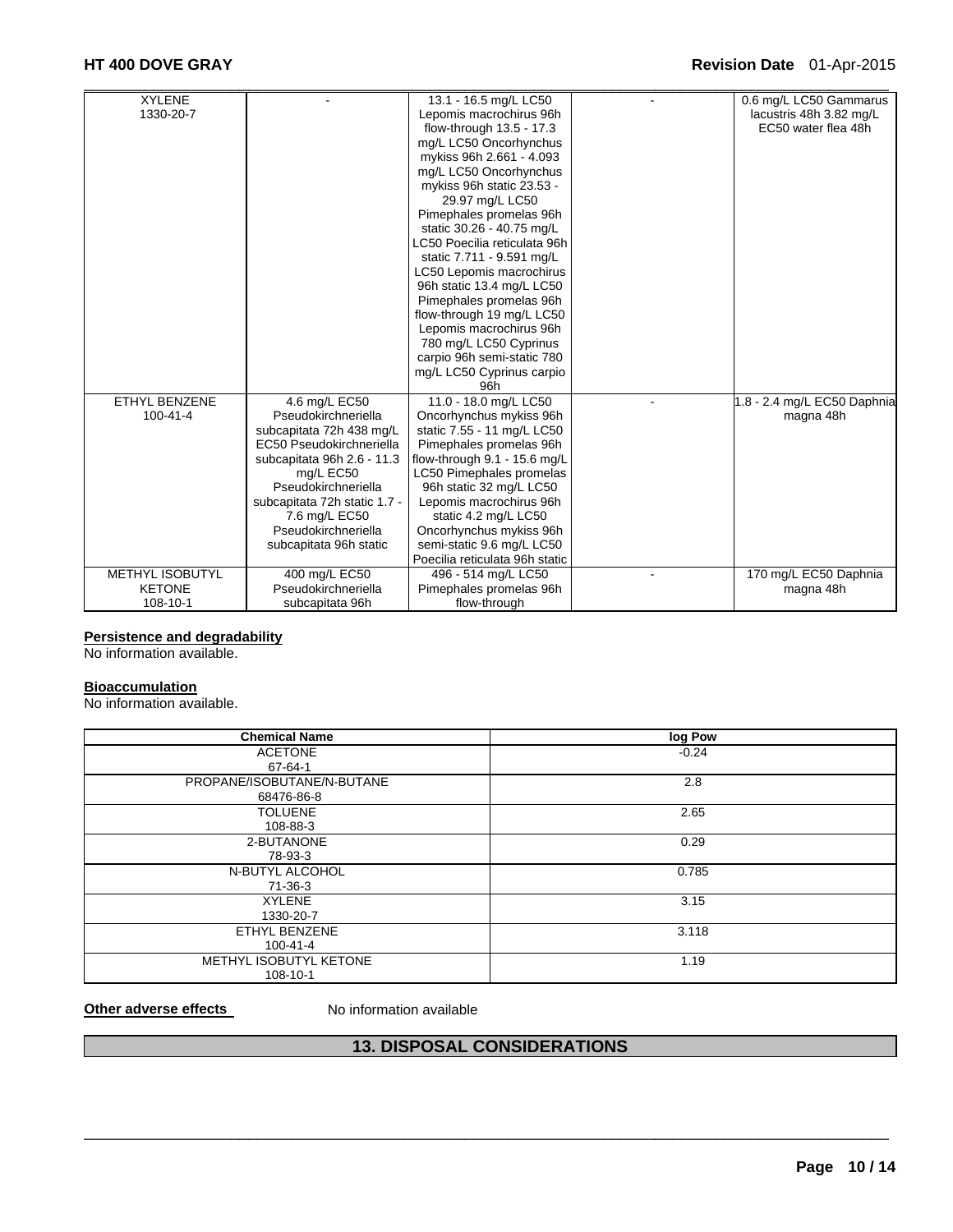| <b>Waste treatment</b>        |                                                                                                                                                                                                    |
|-------------------------------|----------------------------------------------------------------------------------------------------------------------------------------------------------------------------------------------------|
| <b>Waste Disposal Methods</b> | This material, as supplied, is a hazardous waste according to federal regulations (40 CFR<br>$261$ .                                                                                               |
| Contaminated packaging        | Do not re-use empty containers. Empty containers should be taken to an approved waste<br>handling site for recycling or disposal. Pressurized container: Do not pierce or burn, even<br>after use. |

 $\Box$ 

# **14. TRANSPORT INFORMATION**

| <b>DOT Ground</b> | CONSUMER COMMODITY ORM-D |
|-------------------|--------------------------|
|                   | Ωr                       |
|                   | LIMITED QUANTITY         |
|                   |                          |

| IATA        | UN1950. AEROSOLS. FLAMMABLE. 2.1. LTD. QTY. |
|-------------|---------------------------------------------|
| <b>IMDG</b> | UN1950. AEROSOLS. FLAMMABLE. 2.1. LTD. QTY. |

# **15. REGULATORY INFORMATION**

# **International Inventories**

| <b>Chemical Name</b>                    | <b>TSCA</b> | <b>DSL/NDSL</b>   | <b>EINECS/ELI</b><br><b>NCS</b> | <b>ENCS</b> | <b>IECSC</b>      | <b>KECL</b>       | <b>PICCS</b>      | <b>AICS</b> |
|-----------------------------------------|-------------|-------------------|---------------------------------|-------------|-------------------|-------------------|-------------------|-------------|
| <b>ACETONE</b>                          | X           | X                 | X                               | x           | X                 | X                 | X                 | X           |
| <b>PROPANE/ISOBUTAN</b><br>E/N-BUTANE   | X           | X                 | X                               | Not listed  | X                 | x                 | $\check{ }$<br>⋏  | X           |
| <b>TOLUENE</b>                          | X           | X                 | X                               | X           | X                 | X                 | ⋏                 | X           |
| 2-BUTANONE                              | X           | X                 | X                               | X           | X                 | $\checkmark$<br>⌒ | $\check{ }$<br>v  | X           |
| N-BUTYL ALCOHOL                         | X           | X                 | X                               | Χ           | X                 | X                 | x                 | X           |
| <b>TITANIUM DIOXIDE</b>                 | X           | $\checkmark$<br>ᄉ | X                               | v<br>⋏      | $\checkmark$<br>ᆺ | v                 | ^                 | X           |
| <b>CALCIUM</b><br><b>CARBONATE</b>      | Χ           | X                 | X                               | Χ           | X                 | $\checkmark$<br>⌒ | X                 | X           |
| <b>MAGNESIUM</b><br><b>SILICATE</b>     | x           | x                 | X                               | x           | X                 | x                 | X                 | X           |
| <b>XYLENE</b>                           |             | $\checkmark$      | Χ                               | Χ           | X                 | $\checkmark$      |                   | x           |
| ETHYL BENZENE                           | X           | X                 | X                               | Χ           | X                 | X                 | x                 | X           |
| <b>METHYL ISOBUTYL</b><br><b>KETONE</b> | x           | x                 | X                               | x           | X                 | X                 | $\checkmark$<br>⋏ | X           |

 $\Box$ 

**Legend: TSCA** - United States Toxic Substances Control Act Section 8(b) Inventory

**DSL/NDSL** - Canadian Domestic Substances List/Non-Domestic Substances List

**EINECS/ELINCS** - European Inventory of Existing Commercial Chemical Substances/EU List of Notified Chemical Substances

**ENCS** - Japan Existing and New Chemical Substances

**CHINA** - China Inventory of Existing Chemical Substances

**KECL** - Korean Existing and Evaluated Chemical Substances

**PICCS** - Philippines Inventory of Chemicals and Chemical Substances

**AICS** - Australian Inventory of Chemical Substances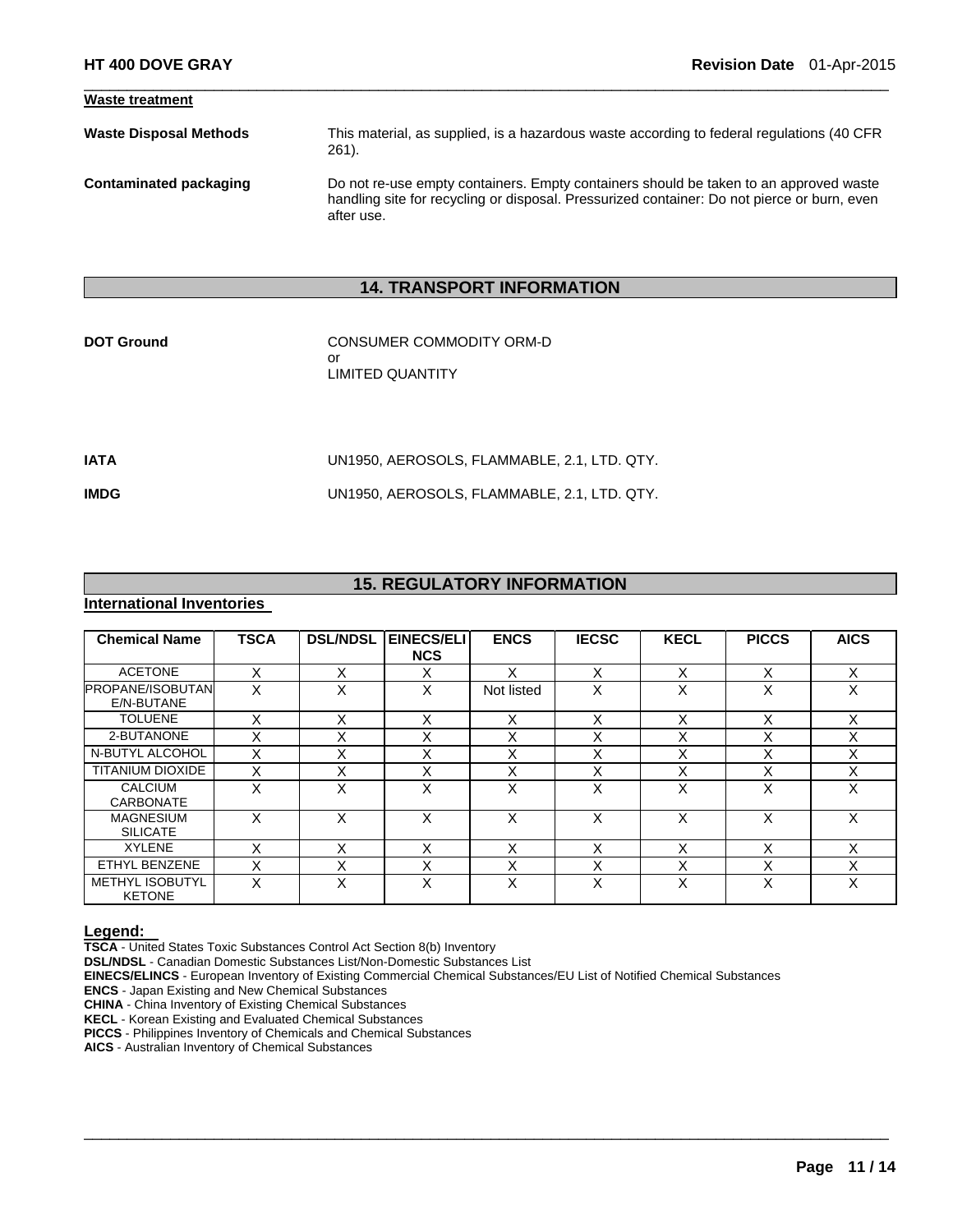#### **U.S. Federal Regulations**

#### **SARA 313**

Section 313 of Title III of the Superfund Amendments and Reauthorization Act of 1986 (SARA). This product contains a chemical or chemicals which are subject to the reporting requirements of the Act and Title 40 of the Code of Federal Regulations, Part 372:

 $\Box$ 

| <b>Chemical Name</b>                     | <b>CAS-No</b>  | Weight %* | SARA 313 - Threshold<br>Values % |
|------------------------------------------|----------------|-----------|----------------------------------|
| TOLUENE - 108-88-3                       | 108-88-3       | $10 - 20$ | 1.0                              |
| N-BUTYL ALCOHOL - 71-36-3                | 71-36-3        | $1 - 10$  | 1.0                              |
| XYLENE - 1330-20-7                       | 1330-20-7      | $1 - 10$  | 1.0                              |
| ETHYL BENZENE - 100-41-4                 | $100 - 41 - 4$ | $0.1 - 1$ | 0.1                              |
| METHYL ISOBUTYL KETONE - 108-10-1        | 108-10-1       | $0.1 - 1$ | 1.0                              |
| <b>SARA 311/312 Hazard Categories</b>    |                |           |                                  |
| <b>Acute Health Hazard</b>               | Yes            |           |                                  |
| <b>Chronic Health Hazard</b>             | Yes            |           |                                  |
| <b>Fire Hazard</b>                       | Yes            |           |                                  |
| <b>Sudden Release of Pressure Hazard</b> | Yes            |           |                                  |
| <b>Reactive Hazard</b>                   | no             |           |                                  |

#### **Clean Water Act**

This product contains the following substances which are regulated pollutants pursuant to the Clean Water Act (40 CFR 122.21 and 40 CFR 122.42):

| <b>Chemical Name</b> | <b>CWA - Reportable</b><br>Quantities | <b>CWA - Toxic Pollutants</b> | <b>CWA - Priority Pollutants</b> | <b>CWA - Hazardous</b><br><b>Substances</b> |
|----------------------|---------------------------------------|-------------------------------|----------------------------------|---------------------------------------------|
| <b>TOLUENE</b>       | 1000 lb                               |                               |                                  |                                             |
| 108-88-3             |                                       |                               |                                  |                                             |
| <b>XYLENE</b>        | 100 <sub>lb</sub>                     |                               |                                  |                                             |
| 1330-20-7            |                                       |                               |                                  |                                             |
| ETHYL BENZENE        | 1000 lb                               |                               |                                  |                                             |
| $100 - 41 - 4$       |                                       |                               |                                  |                                             |

#### **CERCLA**

This material, as supplied, contains one or more substances regulated as a hazardous substance under the Comprehensive Environmental Response Compensation and Liability Act (CERCLA) (40 CFR 302):

| <b>Chemical Name</b>   | <b>Hazardous Substances RQs</b> | <b>Extremely Hazardous Substances</b> | <b>RQ</b>                        |
|------------------------|---------------------------------|---------------------------------------|----------------------------------|
|                        |                                 | <b>RQs</b>                            |                                  |
| <b>ACETONE</b>         | 5000 lb                         |                                       | RQ 5000 lb final RQ              |
| $67 - 64 - 1$          |                                 |                                       | RQ 2270 kg final RQ              |
| TOLUENE                | 1000 lb 1 lb                    |                                       | RQ 1000 lb final RQ              |
| 108-88-3               |                                 |                                       | RQ 454 kg final RQ RQ 1 lb final |
|                        |                                 |                                       | RQ.                              |
|                        |                                 |                                       | RQ 0.454 kg final RQ             |
| 2-BUTANONE             | 5000 lb                         |                                       | RQ 5000 lb final RQ              |
| 78-93-3                |                                 |                                       | RQ 2270 kg final RQ              |
| N-BUTYL ALCOHOL        | 5000 lb                         |                                       | RQ 5000 lb final RQ              |
| $71-36-3$              |                                 |                                       | RQ 2270 kg final RQ              |
| <b>XYLENE</b>          | 100 lb                          |                                       | RQ 100 lb final RQ               |
| 1330-20-7              |                                 |                                       | RQ 45.4 kg final RQ              |
| ETHYL BENZENE          | 1000 lb                         |                                       | RQ 1000 lb final RQ              |
| $100 - 41 - 4$         |                                 |                                       | RQ 454 kg final RQ               |
| METHYL ISOBUTYL KETONE | 5000 lb                         |                                       | RQ 5000 lb final RQ              |
| 108-10-1               |                                 |                                       | RQ 2270 kg final RQ              |

# **U.S. State Regulations**

#### **California Proposition 65**

This product contains the following Proposition 65 chemicals:

| <b>Chemical Name</b>          | California Prop. 65                  |
|-------------------------------|--------------------------------------|
| TOLUENE - 108-88-3            | Developmental<br>Female Reproductive |
| TITANIUM DIOXIDE - 13463-67-7 | Carcinoɑen                           |